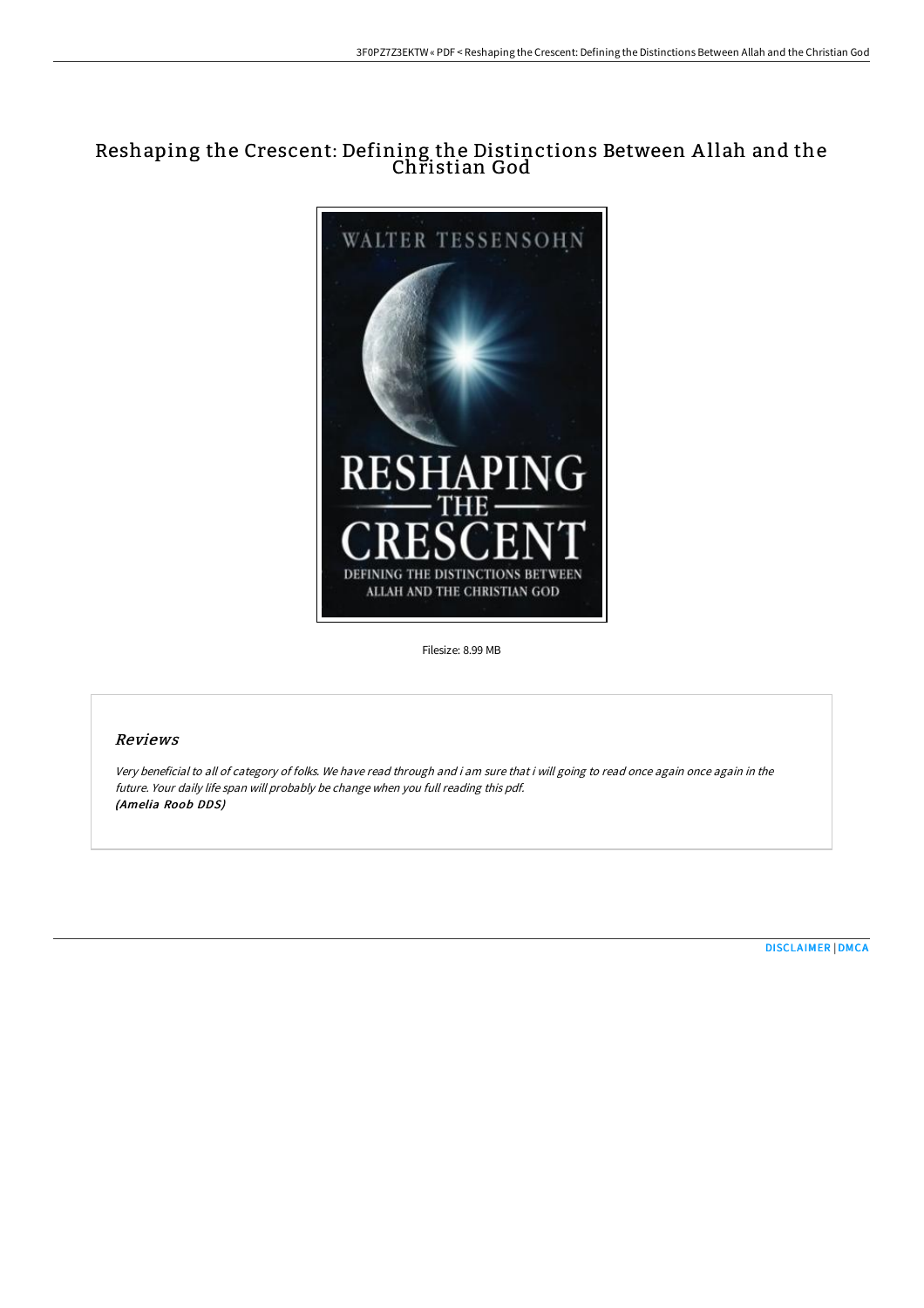### RESHAPING THE CRESCENT: DEFINING THE DISTINCTIONS BETWEEN ALLAH AND THE CHRISTIAN GOD



To read Reshaping the Crescent: Defining the Distinctions Between Allah and the Christian God eBook, remember to access the hyperlink under and download the document or have access to additional information which might be related to RESHAPING THE CRESCENT: DEFINING THE DISTINCTIONS BETWEEN ALLAH AND THE CHRISTIAN GOD ebook.

Tate Publishing Enterprises, United States, 2013. Paperback. Book Condition: New. 221 x 152 mm. Language: English . Brand New Book \*\*\*\*\* Print on Demand \*\*\*\*\*.Reshaping the Crescent responds to the belief that biblical Scriptures were given by Allah. Walter Tessensohn delves into the Quran, revealing that all the quotations in the Quran about the Torah, the Prophets, the Psalms, and the Gospel are incorrect and that the Quran is illogical. It has neither a beginning nor an end. Allah, who is the modern iteration of the ancient moon god, has no plan. He claims that he has created man weak, impatient, imperfect, and mortal. The Bibles says that man was created in the image of God and that he became mortal by sin. So the rescue plan of God is about beating death by condemning sin in the body of Christ. And in Christ God can reveal his image in man. Allah would have created man as an inferior and mortal being. Man would live a senseless life, and at the end he must die. Reshaping the Crescent proves that the Quran confirms that Allah is the moon god Hubal. Muhammad perfected the religion of Hubal, the moon god of the Arabs, and turned it into Islam. The Arabs were not allowed to use the Hubal arrows anymore, but the sign of the crescent moon, the symbol of Hubal, remains and his residence, the Kaaba. Educate yourself on the distinctions between Islam and Christianity. Discover through the words of the Bible and the Quran who God and Allah each say they are and learn the evolution of Allah in history in this fascinating book.

- $\overline{\rm \bf PDF}$ Read Reshaping the Crescent: Defining the [Distinctions](http://techno-pub.tech/reshaping-the-crescent-defining-the-distinctions.html) Between Allah and the Christian God Online
- $\mathbf{E}$ Download PDF Reshaping the Crescent: Defining the [Distinctions](http://techno-pub.tech/reshaping-the-crescent-defining-the-distinctions.html) Between Allah and the Christian God